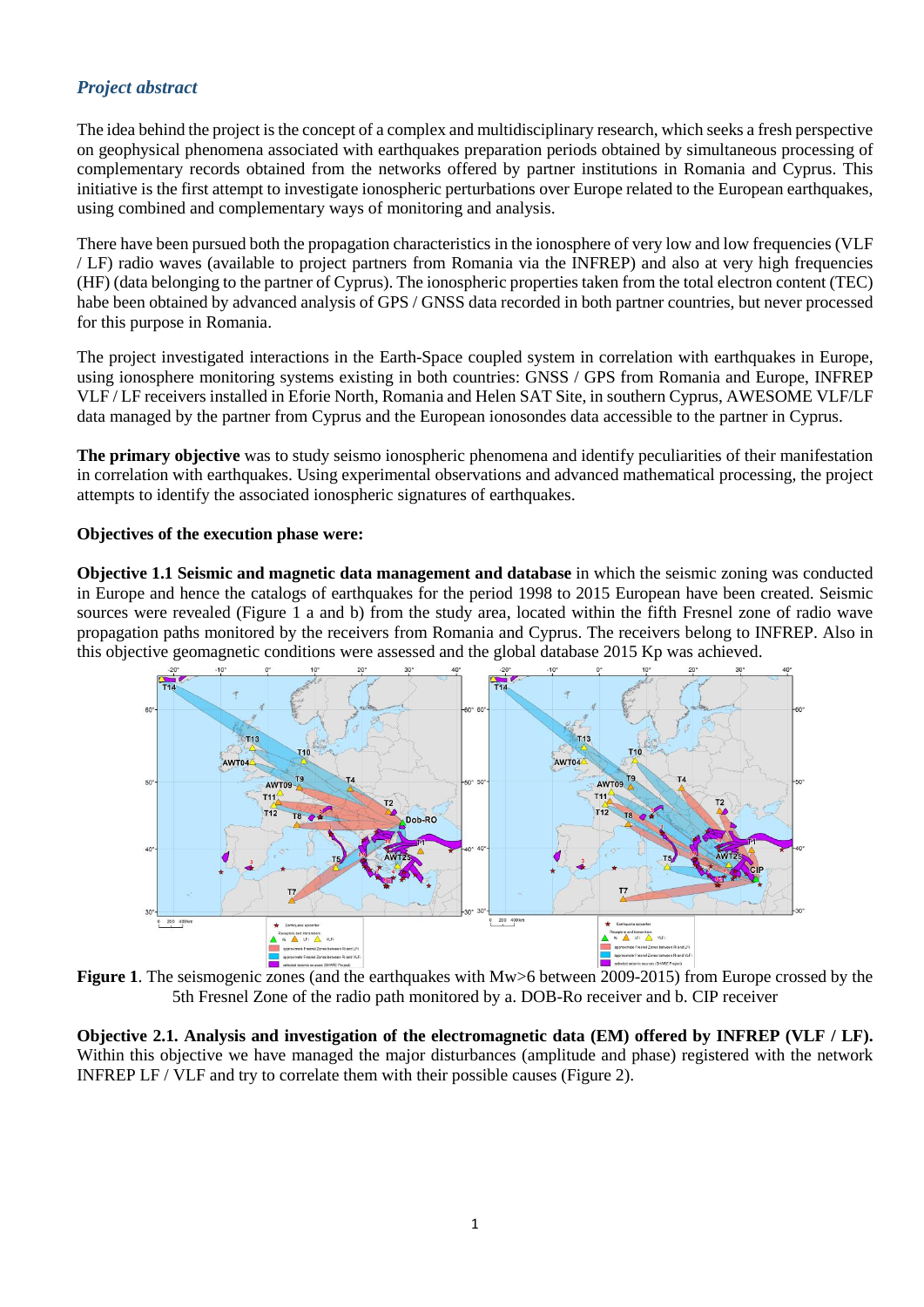

**Figure 2.** The diagrams with the VLF data recorded by Dob-Ro receiver, the Kp index and the European earthquakes occurred between 1-22 November 2014, before the largest Vrancea crustal earthquake recorded by the Romanian Seismic network.

The data have also been analysed with Terminator Time (TT) and Night Time fluctuation (NT) for detecting the seismo-ionospheric perturbations.

## **Objective 2.2. TEC investigations using GPS/GNSS data offered by the Romanian and Cyprus partners (INCDFP and FRC).**

In this objective the RINEX data from the GPS /GNSS data of INCDFP, Romania and from the free European networks have been processed for obtaining information about TEC (total electron content) before, during and after a large earthquake. We have created differential TEC maps before, during and after the largest earthquakes that occurred in Romania (Figure 3) and Europe between 2009 and 2015, using statistical methods and correlation techniques for the identification of seismic signatures in TEC distribution.



**Figure 3.** Fluctuations of differential TEC (middle panels) obtained from measurements of 7 satellites passing over the preparation zone during periods when large drop of cross-correlation coefficient was found on 22 November 2014. The power spectrum of the normalized amplitude is also shown (right panels). Map shows the number and position of satellites (blue asterisks), the position of the GPS receiver at (pink triangle) the same date BUCU station , and the epicenter (green asterisk) of the earthquake at  $22<sup>nd</sup>$  November 2014.